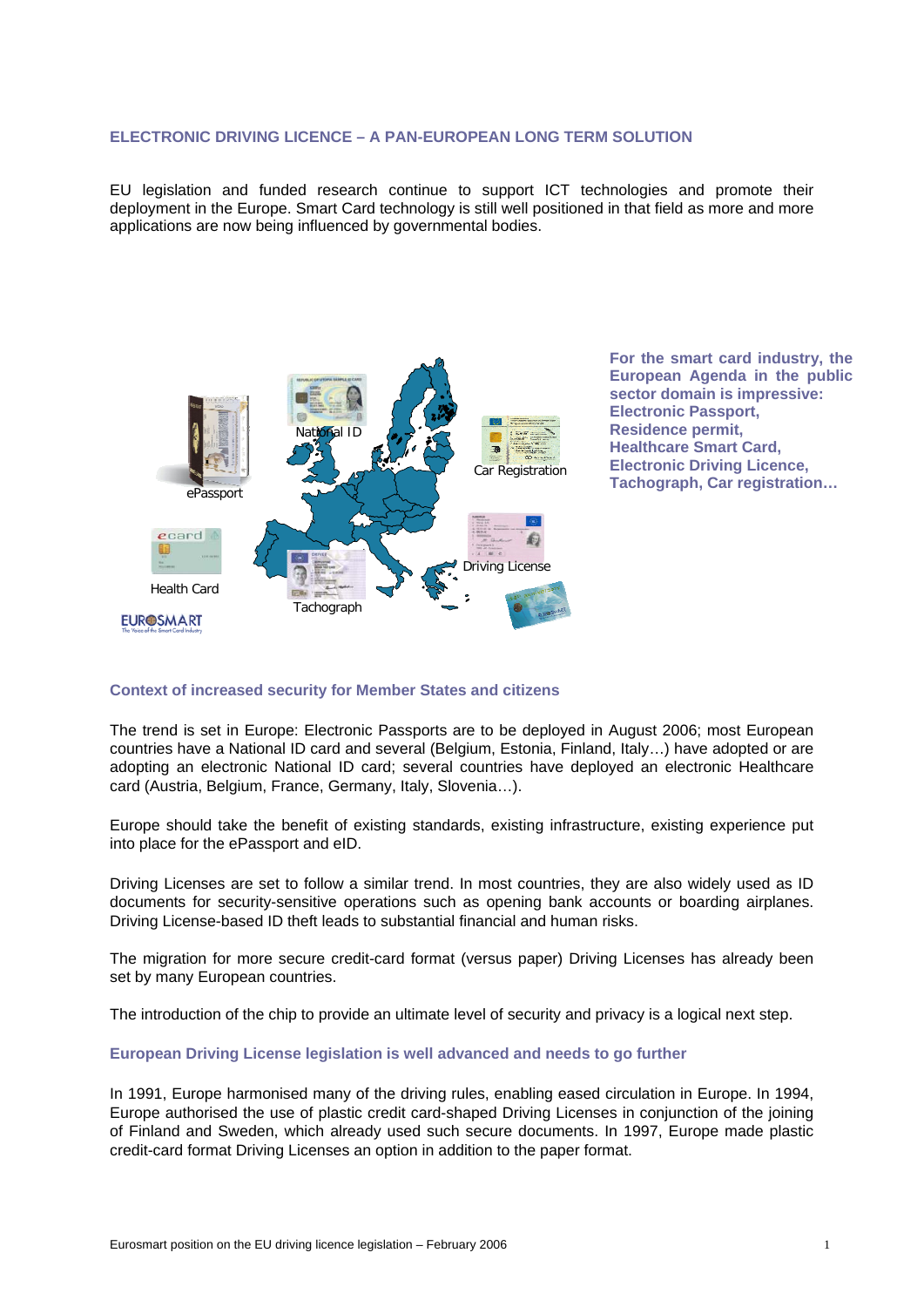There are now over 110 different driving license models used by around 250 million European citizens. All of these driving licences have to be recognised throughout the EU without any formality and are thus an essential tool for facilitating the free movement of such a large number of citizens. Although driving licences have to be mutually recognised, the continued existence of different models, differing in inherent rights, validity periods, language and layout renders such recognition difficult. The lack of communication between issuing authorities adds to this difficulty.

Today, 17 countries have started deploying credit card format driving licenses. There are still 8 countries issuing paper driving licenses. Ongoing discussions in some EU countries are linking national security to electronic ID cards and electronic driving licence cards. Some early indications are published in UK**,** Sweden and Spain.

The current proposal, under work since 2003, recasting Directive 91/439/ECC, aims at deploying a Europe-wide harmonised and secure credit card-shaped driving license that would have a document lifetime of 10 years. It sets the chip as an option.

Mathieu Grosch, Member of the Parliament and rapporteur on this text, amended the proposal in February 2005, to ensure future interoperability of the electronic driving licences to be issued in different countries. It is precisely on common specifications/platform that the industry is supporting the position of the Parliament and wishes to convince the Council of Ministers to adopt a common view.

# **A common regulation with precise objectives**

The Directive proposal has the following main objectives:

- **Reduce the possibilities of fraud**: elimination of the possibility of issuing a paper model driving licence in favour of the plastic card driving licence model. Member States will have the option of incorporating a microchip in the driving licence containing the information printed on the card;
- **Guarantee the free movement of citizens**: driving licence holders will keep their acquired rights, but regular renewal of the document will limit the possibilities of fraud by allowing the anti-fraud protection of all licences and the holder's photograph to be updated. All licences will have the same validity period and will be valid in all the Member States, unconditionally, for the same administrative validity.
- **Contribute to improved road safety**: introduce of a new category of licence for mopeds, harmonise the periodicity of medical checks for professional drivers and lay down minimum requirements for the initial qualification and the training of driving examiners.

# **Smart card for Driving License provide additional security and privacy**

Although, as mentioned, the chip is optional and left to Member States to decide, it will provide significant **advantages, corresponding to the objectives of the regulation**:

- **Security**: information written on the document is also securely stored into the chip so it cannot be altered. It provides an ultimate level of security against counterfeiting. It enables additional use of biometric information if required.
- **Privacy** is enabled as the chip can filter appropriate information to selected authorised people. This includes sensitive information such as home address or optional biometric information.
- **Verification** is eased by instantaneous uncovering of counterfeiting. Optional biometrics are processed by matching algorithms.

If Driving Licenses have a contactless interface, they can take advantage of the reading infrastructure being deployed for electronic passports. The system used for electronic Passports is now proven to be a reliable interface in terms of security, privacy, interoperability and durability.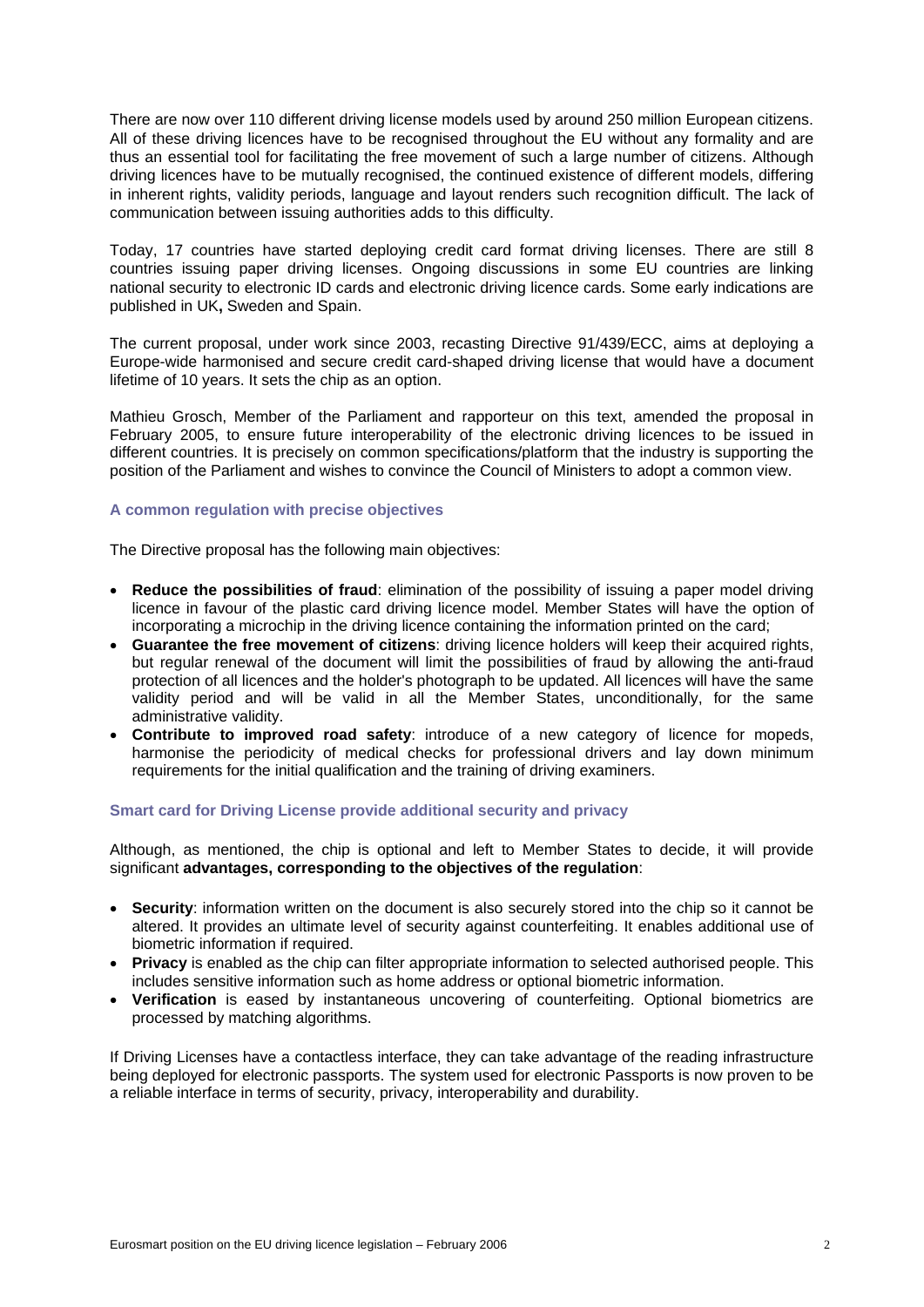### **Standards are established, and Europe needs to contribute to their finalisation**

International ISO standards focus on the machine-readable, credit card-shaped Driving License**: ISO 18013[1](#page-2-0)** . Organizations and companies from various countries contribute to it: United States, Japan, Korea, Australia, South Africa and Europe in particular.

Part I, which relates to the physical characteristics of the plastic Driving License card, is finalised. Part II relates to the data structure of the machine-readable data and is close to finalisation. Part III relates to the verification procedures (reading of the data on the chip) and is currently being written. This latter part describes the privacy mechanisms such as the Basic Access Control and Extended Access Control implemented by Europe for the electronic Passport.

Although no country has any obligation to implement ISO standards, it is desirable that Europe contributes to the Verification Procedures with its own requirements in terms of privacy mechanisms.

## **Recommendations from EUROSMART**

# **If we combine the objectives of the driving licence regulation, the advantages of choosing an electronic driving licence and the existing standard and infrastructure, EUROSMART wishes to address the following recommendation to the European Ministers of Transport:**

Europe should adopt a common framework to secure its identity documents; it is already the case for travelling documents, electronic passports<sup>[2](#page-2-1)</sup>, as well as electronic identity cards (if used travelling inside Europe);

Europe should take the benefit of existing standards, existing infrastructure, existing experience put into place for the ePassport and eID.

Eurosmart wishes to point out various documents on the table to provide guidance and interoperability in the implementation of an electronic driving licence interoperable on the European territory:

• Registration documents for vehicles (smart card format specifications available) EC Directive 127/2003;

• National eID card, common minimum security standards and procedure<sup>[3](#page-2-2)</sup> adopted by Council of Ministers in December 2005

• International Standard for electronic driving license, ISO 18013 (Working group 10).

# **EUROSMART proposal for high secure, EU harmonised, electronic driving license:**

**ISO-Standard 18013 for format & data structure combined with the existing security architecture for travelling documents in line with the Council Conclusions of December 2005 on national identity documents.** 

**Secure (and optionally electronic) driving licence common framework has been under discussion since October 2003. An agreement in 2006 will facilitate the work of the administrative and enforcement authorities, and should contribute to reinforce safety on European roads.** 

1

<sup>1</sup> ISO/IEC 18013-1:2005

<span id="page-2-1"></span><span id="page-2-0"></span> $2$  Council Regulation 2252/2004 of 13 December 2004

<span id="page-2-2"></span><sup>3</sup> Council Conclusions Justice and Home Affairs of 1-2 December 2005